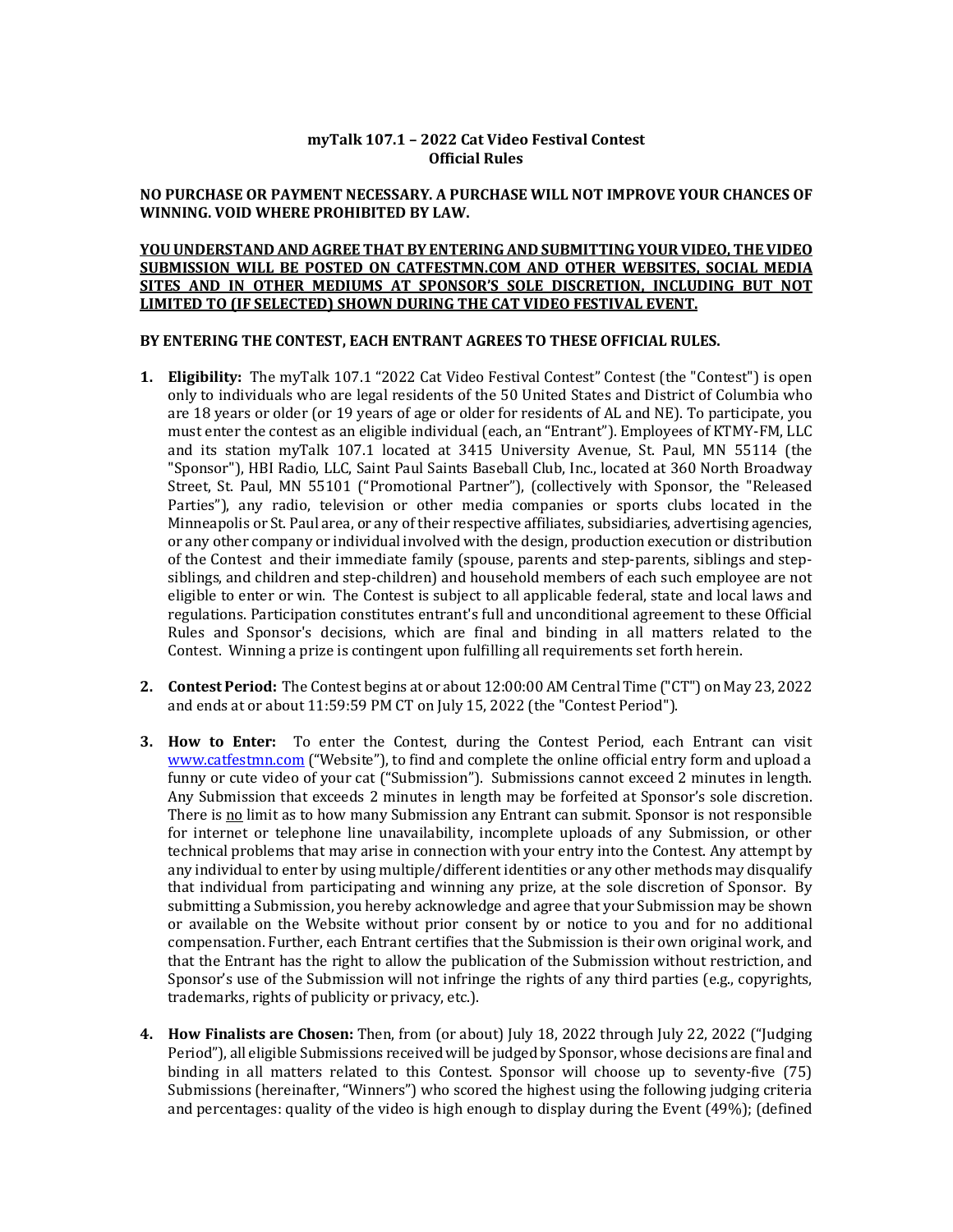in Section 5 below), and; funny or cute factor of the video (51%) ("Judging Criteria"). Each Winner will be notified by email on or about July 27, 2022 that his/her video Submission will be displayed during the Event on August 4, 2022. Sponsor reserves the right to select fewer than seventy-five (75) Winners in the event not enough sufficient Submissions are received.

**5.** Prizes – Up to 75 Grand Prizes – Each winner's video Submission will appear on-screen during the Cat Video Festival on August 4, 2022 at CHS Field ("Event"); and the possibility of the video Submission being featured in other Sponsor and Promotional Participant promotional materials. Doors to the Event open at 6:00 p.m. CT, and the Videos will be displayed at or about 8:00 p.m. CT. There is no approximate retail value associated with this prize.

The prize is non-assignable and non-transferable. Prize consists of only those items specifically listed as part of the Prize.

**6.** Video Entry Requirements: Entrants agree to and understand that video Submissions ("Video(s)") may be made available to the public, including without limitation, posting on the Internet and may appear in Sponsor's advertising and marketing materials. Whether or not Video entries are published on the Internet, Sponsor does not covenant or guarantee any confidentiality with respect to any Video entries. a. The Video entry must not have been submitted previously in any Contest of any kind or exhibited or displayed publicly (i.e., disclosed beyond your immediate circle of friends and family) through any means previously.

b. The Video may not exceed 2 minutes in length.

c. Each Video entry must be an original creation of the submitting entrant which is under no restriction, contractual or otherwise, that will prevent Sponsor's use of the Video entry, and the Video entry must be free of any and all liens, encumbrances and claims of third parties. Entrant acknowledges, agrees and warrants that, nothing in the Video entry infringes on any copyrights, confidential information, trade secrets or trademarks belonging to any person or entity other than the Video entrant absent a suitable license, clearance or permission agreement (proof of which is required upon submission), or violates any person's rights of privacy or publicity and that all necessary releases and permissions have been secured. Entrant agrees to indemnify and hold harmless each of the Released Parties and their respective parent, subsidiaries, and affiliates and each of their respective officers, directors and employees, from and against any and all claims, demands, damages, costs, liabilities and causes of action of whatsoever nature that are based upon or arise out of any breach by entrant of these Official Rules or the warranties and representations made by entrant in this paragraph. Modifying, enhancing or altering a third party's preexisting work does not qualify as entrant's original creation.

d. By uploading the Video entry the entrant agrees, for zero compensation, to grant to Sponsor all intellectual property rights in the Video entry and each of its constituent parts, which rights include, without limitation, the Sponsor's right to publish, edit, make derivative works from, make available to the public, and/or reproduce the Video entry through any media available at any time during, or after, the Contest Period on any related websites, in any promotional materials, whether related or un-related to the Contest, and at any other location, whether physical or online, that Sponsor, in its sole discretion, deems appropriate and necessary for the operation and promotion of this Contest. In addition, entrant warrants that any so called "moral rights" in the Video entry have been waived and entrant acknowledges and agrees that Sponsor may use any ideas from any Video entry or other submitted materials, whether or not entrant has been awarded a prize in connection with any such Video Entry or other materials. Entrant agrees to release, defend, indemnify and hold harmless each of Released Parties, and each of their parent, subsidiaries, and affiliates and each of their respective owners, employees, directors, officers, agents, and subcontractors from all claims, demands, and causes of action of any nature whatsoever which entrant or entrant's heirs, representatives, executors, administrators, or any other persons acting on entrant's behalf or on behalf of entrant's estate, have or may have by reason of: (i) Sponsor's exercise of any rights granted by entrant in this paragraph; (ii) claims based on violation of any right of publicity or rights of personality, infringement of copyright or trademark, libel, slander, defamation, invasion of privacy, loss of earnings or potential earnings in connection with Sponsor's use of the Video entry and any portion thereof, or the likeness of any natural person therein.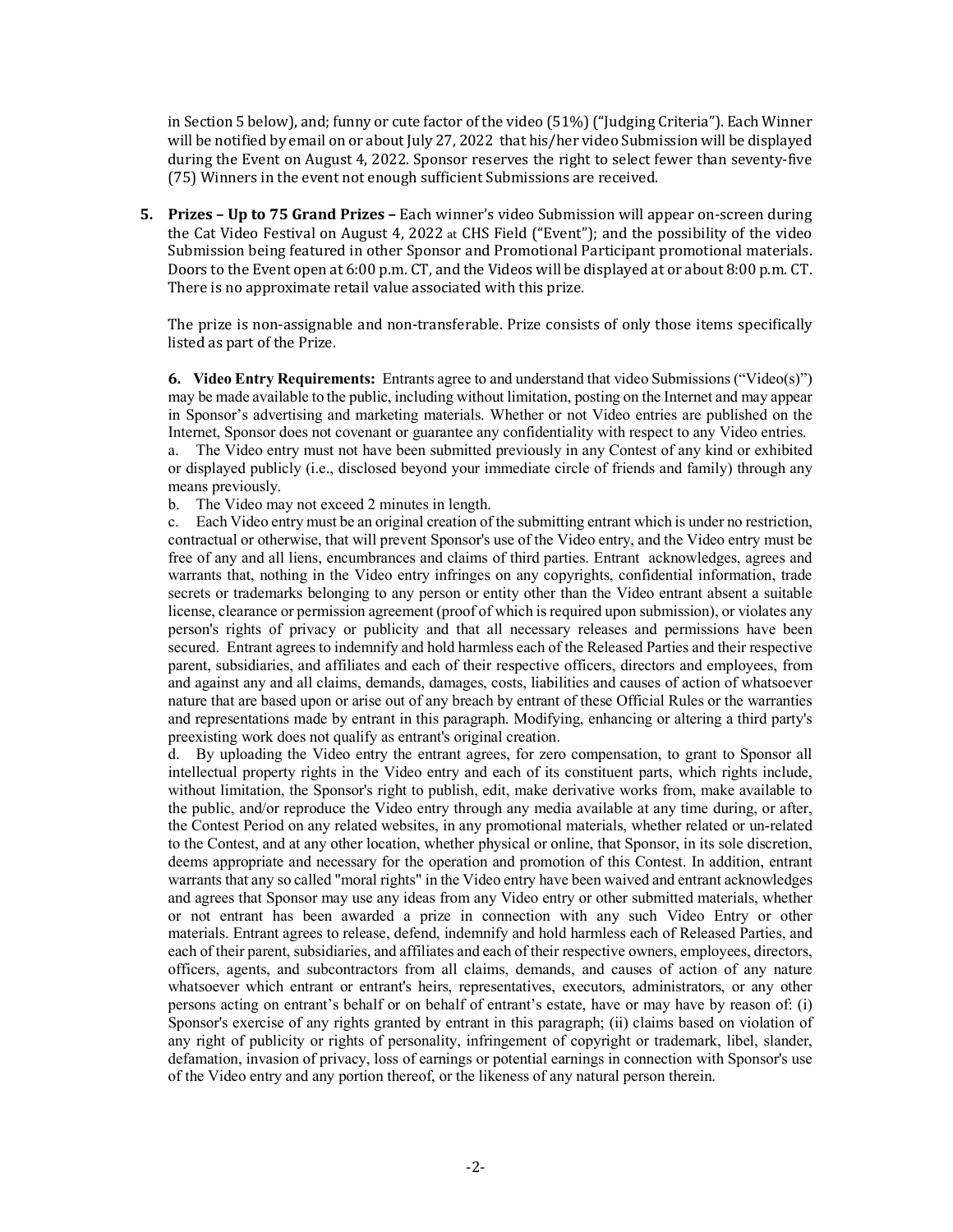e. Entrants are responsible for securing necessary permissions, talent and location releases, and licenses for any visual material contained in the Video entries.

# **7. Video Entry Content Restrictions**

Video entries must not contain material that:

a. Contains or depicts someone smoking or intoxicated;

b. Violates or infringes another's rights, including without limitation, privacy, publicity or intellectual property rights, or that constitutes copyright infringement;

c. Contains material that promotes bigotry, racism, hatred or harm against any group or individual or promotes discrimination based on race, sex, religion, nationality, disability, sexual orientation or age;

d. Contains any unacceptable clothing or adornments, or displays any commercial/corporate advertising other than that of Sponsor (including but not limited to corporate logos, brand names, trademarks, slogans, political, personal and religious statements);

e. Contains indecent or unsafe behavior or situations, profanities or obscenities, including but not limited to nudity, or pornography, or is otherwise inappropriate, indecent, profane, obscene, hateful, tortuous, slanderous or libelous;

- f. References persons or organizations without their written permission;
- g. Disparages any persons or organizations;
- h. Includes threats to any person, place, business, or group;
- i. Is unlawful, in violation of or contrary to all applicable federal, state, or local laws and regulations.

Failure of any Video entry to comply with the above "Video Entry Requirements" and "Video Entry Content Restrictions," as determined by Sponsor, in its sole discretion, may result in disqualification of entrant. Without limitation, Sponsor reserves the right in its sole discretion to disqualify any entry that, in their sole opinion, refers, depicts or in any way reflects negatively upon the Sponsor, the Contest or any other person or entity, does not comply with these Official Rules or if Sponsor receives notification about any potential infringements or breaches of law or any other reason set forth herein. **All Video entries shall become the exclusive property of Sponsor and will not be returned. Video entries must be suitable for presentation in a public forum, in sole determination of Sponsor.**

- **8.** Participation Conditions/Release/Consent to use Likeness: By participating, each participant agrees to: (a) comply with and be bound by these Official Rules and the decisions of the Sponsor which are binding and final in all matters relating to this Contest;  $(b)$  release and hold harmless the Released Parties from and against any and all claims, expenses and liability, including, but not limited to, negligence and damages of any kind to persons and property, including, but not limited to, invasion of privacy (under appropriation, intrusion, public disclosure of private facts, false light in the public eye or other legal theory), defamation, slander, libel, violation of right of publicity, infringement of trademark, copyright or other intellectual property rights, property damage, or death or personal injury arising out of or relating to a participant's participation in this Contest and acceptance or use or misuse of prize;  $(c)$  indemnify, defend and hold harmless the Released Parties from and against any and all claims, expenses, and liabilities (including reasonable attorney's fees) arising out of or relating to an entrant's participation in the Contest and/or entrant's acceptance, use or misuse of prize; and (d) allow Sponsor's use, for promotional purposes, of his/her likeness, voice and/or address (city/state) without any additional compensation.
- **9. General Conditions:** Sponsor reserves the right to cancel, suspend and/or modify the Contest, or any part of it, for any reason whatsoever, including, without limitation, fire, flood, natural or manmade epidemic of health or other means, earthquake, explosion, labor dispute or strike, act of God or public enemy, satellite or equipment failure, riot or civil disturbance, terrorist threat or activity, war (declared or undeclared) or any federal state or local government law, order or regulation, public health crisis, order of any court or jurisdiction or if any fraud, technical failures or any other factor beyond Sponsor's reasonable control impairs the integrity or proper functioning of the Contest, as determined by Sponsor in its sole discretion. Sponsor reserves the right, in its sole discretion, to disqualify any individual it finds to be tampering with the participation process or